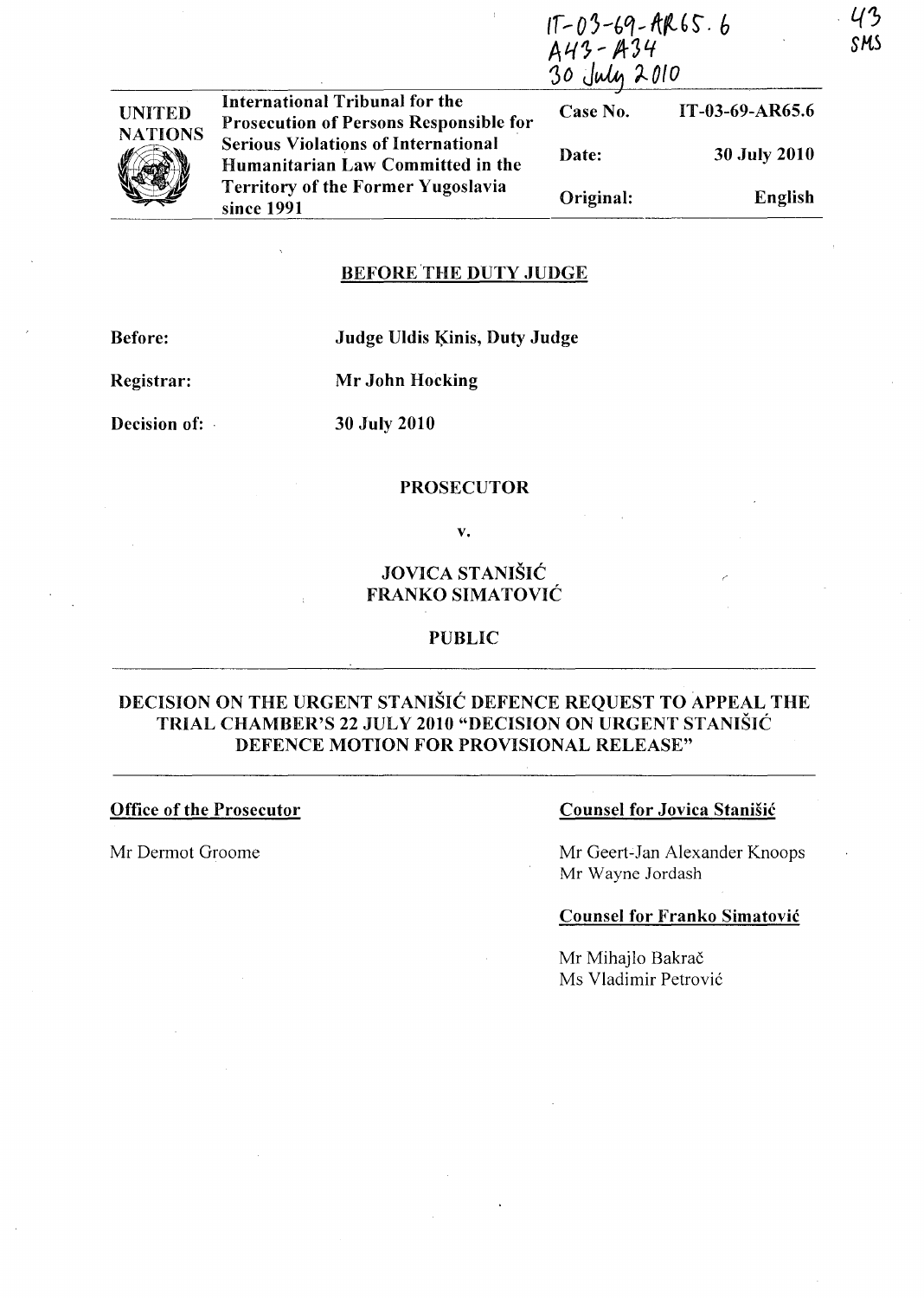1. **I. Uldis KINIS,** Judge of the International Tribunal for the Prosecution of Persons Responsible for Serious Violations of International Humanitarian Law Committed in the territory of the former Yugoslavia since 1991 ("Tribunal"), acting in my current capacity as Duty Judge in accordance with Rule 28 of the Rules of Procedure and Evidence' ("Rules"), am seised of the "Urgent Stanišić Defence Request to Appeal the Trial Chamber's 22 July 2010 'Decision on Urgent Stanisi6 Defence Motion for Provisional Release'" ("Appeal"), filed on 26 July 2010, whereby Stanisić ("Appellant"), through his Counsel, appealed the "Decision on Urgent Stanišić Defence Motion for Provisional Release" ("Impugned Decision"), issued by Trial Chamber I on 22 July 2010, which denied him provisional release. The Prosecution responded on 28 July 2010, requesting that the Appeal be dismissed.<sup>1</sup> The Appellant filed a courtesy copy of the Reply<sup>2</sup> on 29 July 2010 at 5:46 p.m., outside of the shortened deadline which was informally communicated to the parties by the Duty Legal Officer on 27 July  $2010$ .<sup>3</sup> The Appellant submits that the reason for the delay was that counsel was outside the jurisdiction. In the absence of any detail of how this circumstance prevented counsel to file the Reply in a timely fashion, I am not satisfied that the Defence has shown good cause for the delay and I will not consider the Reply.

### I. BACKGROUND

2. On 6 July 2010 the Appellant filed a motion seeking provisional release during the summer recess or any time deemed appropriate by the Trial Chamber ("Motion").<sup>4</sup> On 9 July 2010 the Prosecution responded, requesting the Trial Chamber deny the Motion or, in the alternative, require the Appellant to return from provisional release well before the resumption of the proceedings or, if his health should deteriorate, to return immediately.<sup>5</sup> On 9 July 2010 the Tribunal's host state filed a letter stating that it did not oppose the Motion.<sup>6</sup>

<sup>&</sup>lt;sup>1</sup> Prosecutor v. Stanišić and Simatović, Case No. IT-03-69-AR65.6, Prosecution Response to Appeal of the Trial Chamber's Denial of Provisional Release, 28 July 2010 ("Response"). On 26 July 2010, the Duty Legal Officer informed the parties that the Duty Judge had decided to set 28 July 2010 as the deadline to respond to the Appeal.

*<sup>2</sup> Prosecutor v. Stanisic and Simatovic,* Case No. IT-03-69-AR65.6, Urgent Stanisic Defence Reply to Prosecution Response to Appeal of the Trial Chamber's 22 July 20 10 "Decision on Urgent Stanisic Defence Motion for Provisional Release", 29 July 2010 ("Reply").

 $3$  Upon my instruction, the Duty Legal Officer informed the parties by email at 11:29 a.m. on 27 July 2010. *4 Prosecutor* v. *Stanisic and Simatovic,* Case No. IT-03-69-T, Urgent Stanisic Defence Motion for Provisional Release, 6 July 2010.

*<sup>5</sup> Prosecutor* v. *Stanisic and Simatovic,* Case No. IT-03-69-T, Prosecution Response to Urgent Stanisic Defence Motion for Provisional Release, 9 July 2010.

<sup>6</sup>*Prosecutor v. Stanisic and Simatovic,* Case No. IT-03-69-T, Letter of the Ministry of Foreign Affairs of the Kingdom of the Netherlands on Provisional Release for Mr Jovica Stanisic, 9 July 2010.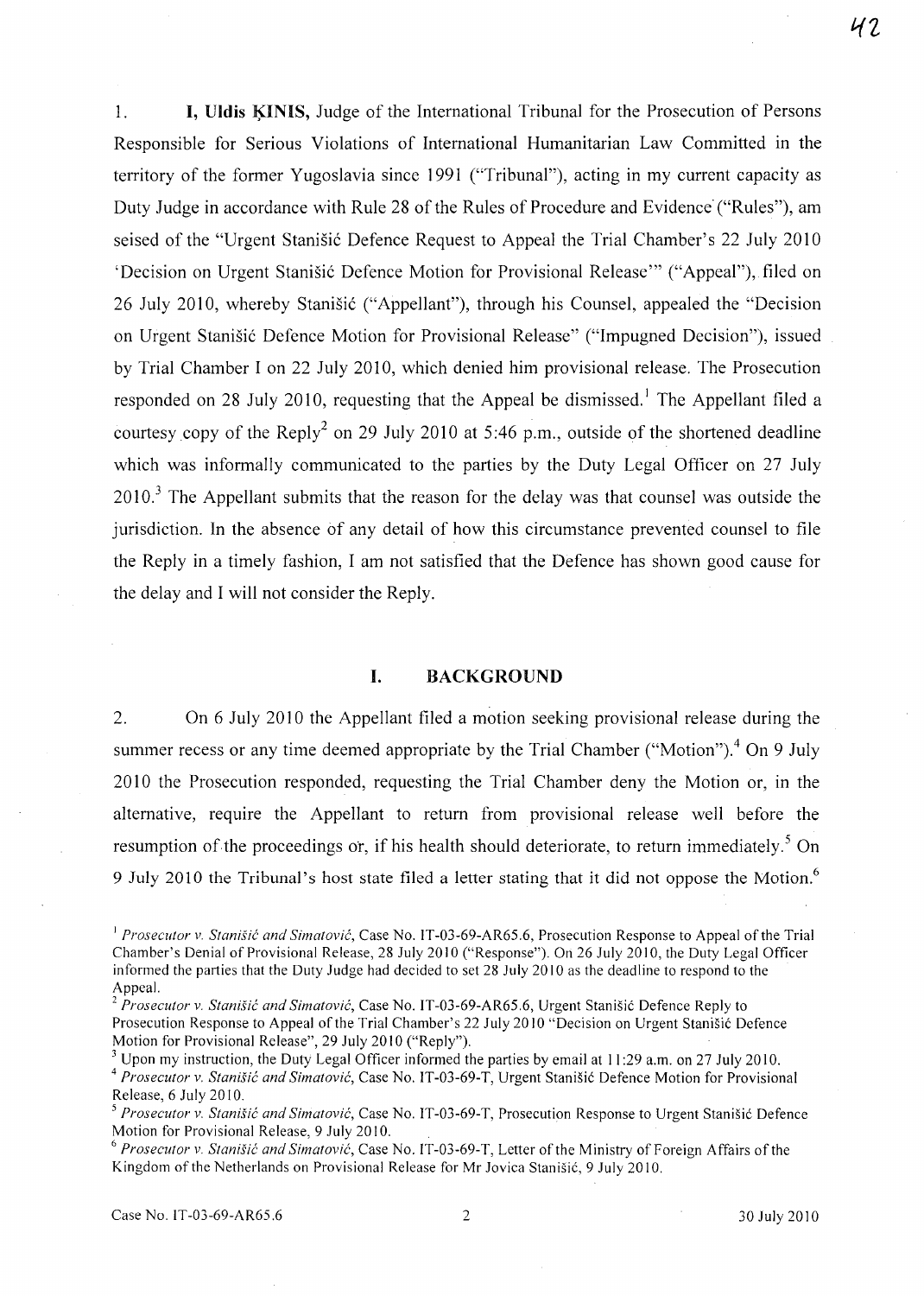On 20 July 2010 the Appellant filed an Addendum to the Motion, with a waiver attached, whereby the Appellant waived his right to be present at trial in the event that any illness would prevent him from returning to The Hague.<sup>7</sup>

3. On 22 July 2010 the Trial Chamber issued the Impugned Decision. The Trial Chamber was satisfied that the Appellant, if provisionally released, would appear for trial and would not pose a danger to any victim, witness or other person.<sup>8</sup> Based on the Appellant's medical history, and a number of medical reports compiled by the United Nations Detention Unit's ("UNDU") Reporting Medical Officer ("RMO"), the Trial Chamber found that "the medical condition of the [Appellant] continues to bear an unpredictable risk of deterioration".<sup>9</sup> The Trial Chamber considered that a sudden deterioration of the Appellant's health outside the UNDU could affect his ability to return to The Hague for an extended period of time and therefore could result in a serious disruption of the trial proceedings, a factor strongly militating against granting provisional release.<sup>10</sup> The Trial Chamber also considered that an anticipatory waiver of the right to be present at trial could be legally unsatisfactory in a situation where an accused is "objectively at risk of being unable to attend trial for a significant period of time. $n<sup>11</sup>$  The Trial Chamber considered that during such a period the Appellant would be in Belgrade with only a limited ability to effectively participate to the proceedings or instruct counsel which over time could call into question the voluntary nature of the Appellant's waiver.<sup>12</sup> Because of the possible impact that granting the Motion may have had on the future of the trial, the Trial Chamber denied provisional release to the Appellant.<sup>13</sup>

### 11. STANDARD OF REVIEW

4. An interlocutory appeal is not a *de novo* review of a Trial Chamber's decision. 14 The Appeals Chamber has previously held that a decision on provisional release by the Trial

<sup>13</sup> Impugned Decision, paras 11-12.

**'1f** 

<sup>7</sup>*Prosecutor v. Stanisic and Simatovic,* Case No. IT-03-69-T, Addendum to Urgent Stanisic Defence Motion for Provisional Release filed on 6 July 2010, 20 July 2010.

<sup>8</sup> Impugned Decision, paras 6-7.

<sup>&</sup>lt;sup>9</sup> Impugned Decision, para. 8.

<sup>&</sup>lt;sup>10</sup> Impugned Decision, para. 9.

 $11$  *Ibid.* 

 $12$  Ibid.

<sup>&</sup>lt;sup>14</sup> Prosecutor v. Prlic et al., Case No. IT-04-74-AR65.11, Decision on Praljak's Appeal of the Trial Chamber's 2 December 200S Decision on Provisional release, 17 December 200S *(Praljak* Appeal Decision"), para. 4; *Prosecutor v. Popovic et aI.,* Case No. IT-OS-SS-AR6S.7, Decision on Vujadin Popovic's Interlocutory Appeal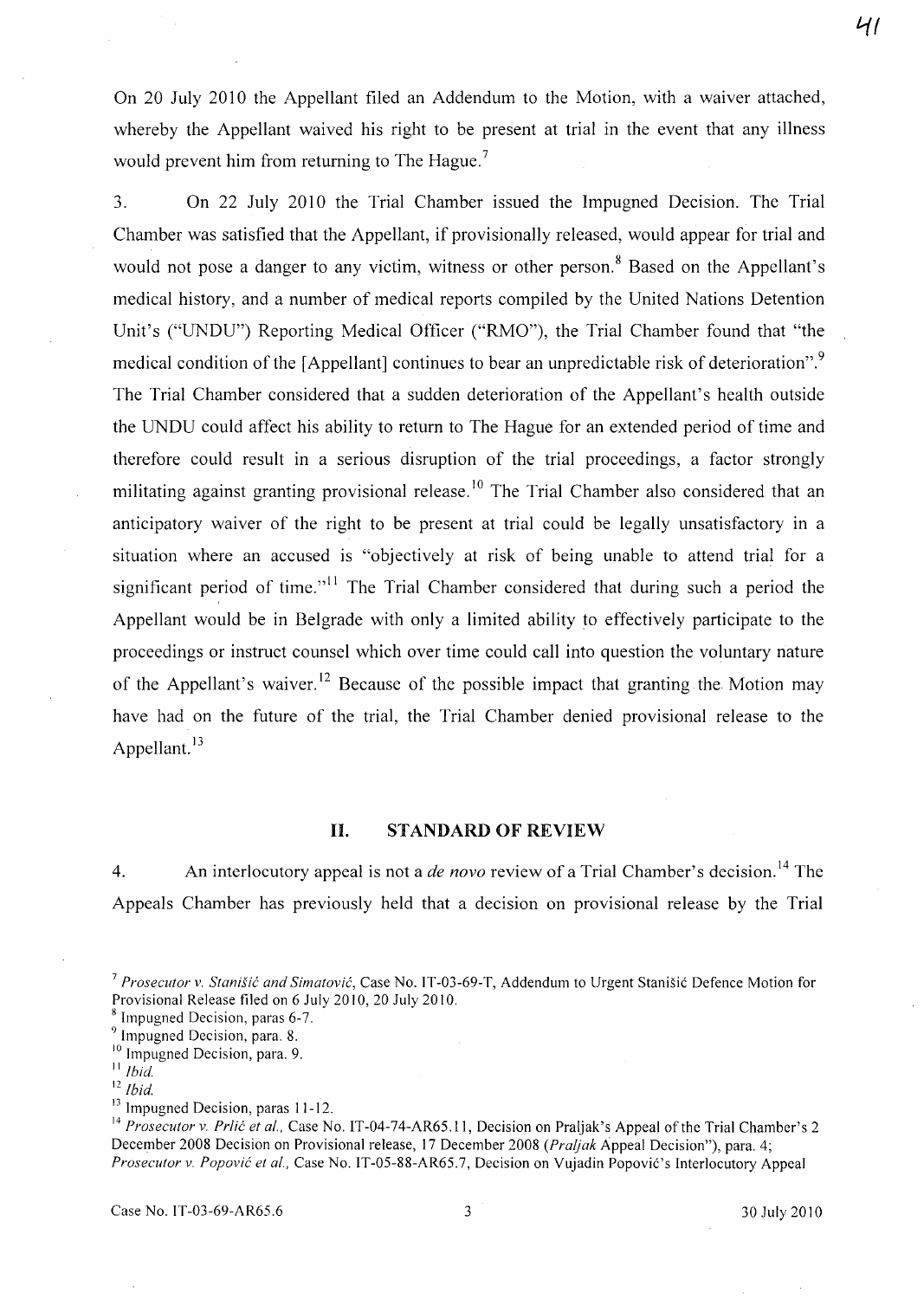Chamber under Rule 65 of the Rules is a discretionary one.<sup>15</sup> Accordingly, the relevant inquiry is not whether the Appeals Chamber agrees with that discretionary decision, but whether the Trial Chamber has correctly exercised its discretion in reaching that decision.<sup>16</sup>

5. In order to successfully challenge a discretionary decision on provisional release, a party must demonstrate that the Trial Chamber has committed a discernible error.<sup>17</sup> The Appeals Chamber will only overturn a Trial Chamber decision on provisional release where it has found it to be (a) based on an incorrect interpretation of the governing law; (b) based on a patently incorrect conclusion of fact; or (c) so unfair or unreasonable as to constitute an abuse of the Trial Chamber's discretion.<sup>18</sup> The Appeals Chamber will also consider whether the Trial Chamber has given weight to extraneous or irrelevant considerations or has failed to give weight or sufficient weight to relevant considerations in reaching its decision.<sup>19</sup>

### Ill. APPLICABLE LAW

6. Under Rule 65 (B) of the Rules, a Trial Chamber may grant provisional release if it is satisfied that, if released, the accused will appear for trial and will not pose a danger to any victim, witnesses, or other person; and after having given the host country and the State to which the accused seeks to be released the opportunity to be heard.<sup>20</sup>

7. In deciding whether the requirements of Rule 65(B) of the Rules have been met, a Trial Chamber must consider all relevant factors that a reasonable Trial Chamber would have been expected to take into account before coming to a decision. It must then provide a reasoned opinion indicating its view on those relevant factors.<sup>21</sup> What these relevant factors are, as well as the weight to be accorded to them, depends upon the particular circumstances of each case.<sup>22</sup> This is because decisions on motions for provisional release are fact intensive, and cases are considered on an individual basis in light of the particular circumstances of the

*15 Popovic* Appeal Decision, para. 5; *Prosecutor v. Popovic et aI.,* Case No. IT-05-88-AR65.2, Decision on Defence's Interlocutory Appeal of Trial Chamber's Decision Denying Ljubomir Borovcanin Provisional Release, 30 June 2006, para. 5.

- *16 Praljak* Appeal Decision, para. 4; *Popovic* Appeal Decision, para. 5.
- <sup>17</sup> Popović Appeal Decision, para. 6.

- <sup>19</sup> Popović Appeal Decision, para. 6.
- *20 Praljak* Appeal Decision, para. 6; *Popov;c* Appeal Decision, para. 7.
- *21 Popovic* Appeal Decision, para. 8.

Against the Decision on Popović's Motion for Provisional Release, 1 July 2008 *("Popović* Appeal Decision"), para. 5.

<sup>&</sup>lt;sup>18</sup> Praljak Appeal Decision, para. 5; *Popović* Appeal Decision, para. 6.

*<sup>22</sup> Ibid.*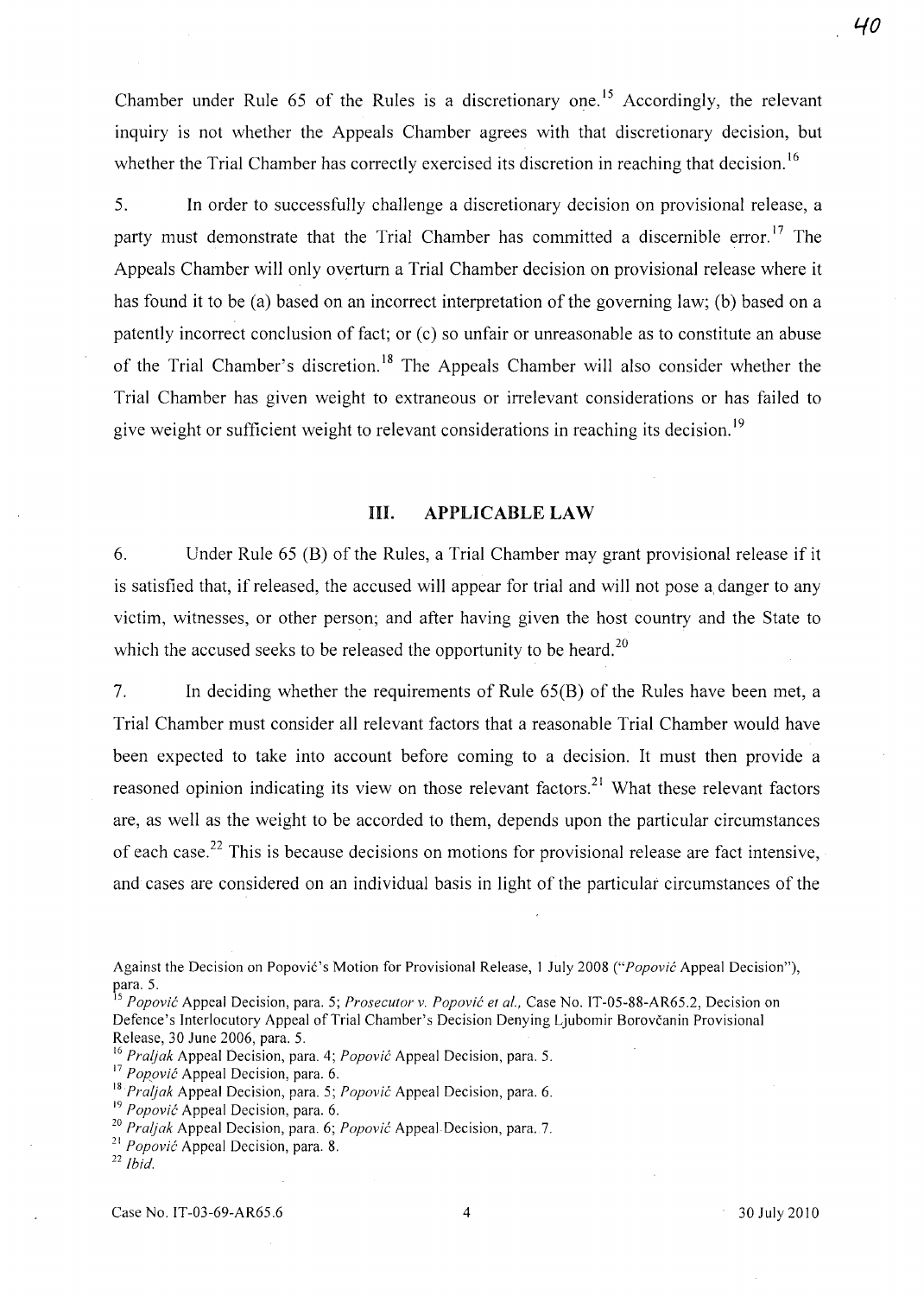individual accused.<sup>23</sup> The Trial Chamber is required to assess these circumstances not only as they exist at the time when it reaches its decision on provisional release but also, as much as can be foreseen, at the time the accused is expected to return to the Tribunal.<sup>24</sup>

### **IV. SUBMISSIONS**

### a. The Appeal

8. The Appellant requests the Duty Judge<sup>25</sup> to reverse the Impugned Decision and order provisional release.<sup>26</sup> The Appeal is based on two grounds: (1) The Trial Chamber failed to properly consider the medical evidence and (2) the Trial Chamber failed to give sufficient weight to the Appellant's waiver of his right to be present at trial.

9. As to the first ground of appeal, the Appellant claims that no reasonable decision maker placing appropriate weight on the medical evidence could have concluded that the Appellant's medical condition continues to bear an unpredictable risk of deterioration capable of causing a serious disruption of the trial proceedings, and that this risk strongly militates against the granting of provisional release.<sup>27</sup> The Appellant avers that the medical evidence shows that any deterioration of his health would be limited to a few days of illness, and in light of the waiver, not affect the trial schedule.<sup>28</sup> He further submits that, to date, his health has not created any meaningful disruption.<sup>29</sup> According to the Appellant, it was not sufficient for the Trial Chamber to find a deterioration of his medical condition to be likely, but rather, on the basis of evidence, that this deterioration would also lead to a serious disruption of the trial.<sup>30</sup> Furthermore, the Appellant claims that the Trial Chamber disregarded the potential health benefits of provisional release as well as his right to liberty.<sup>31</sup> Based on the above, the Appellant submits that the Impugned Decision is so unreasonable as to constitute an abuse of

*24 Ibid.; Prosecutor v Gotovina et al.,* Case No. IT-06-90-AR6S.I, Decision on Ante Gotovina's Appeal Against Denial of Provisional Release, 17 January 2008, para. 8.

<sup>25</sup> Both the Appellant and the Prosecution addressed their submissions to the Appeals Chamber. However, during the recess period, it is the Duty Judge, pursuant to Rule 28 of the Rules, who is competent to decide appeals on provisional release and, therefore, the submissions of the parties will be treated as if they were addressed to the Duty Judge.

- $27$  Appeal, para. 13.
- <sup>28</sup>*Ibid.*
- 29 Appeal, para. 14.
- <sup>30</sup> *Ibid.*

Case No. IT-03-69-AR6S.6 *S* 30July2010

*<sup>23</sup> Ibid.* 

<sup>&</sup>lt;sup>26</sup> Appeal, para. 20.

<sup>&</sup>lt;sup>31</sup> Appeal, para. 15.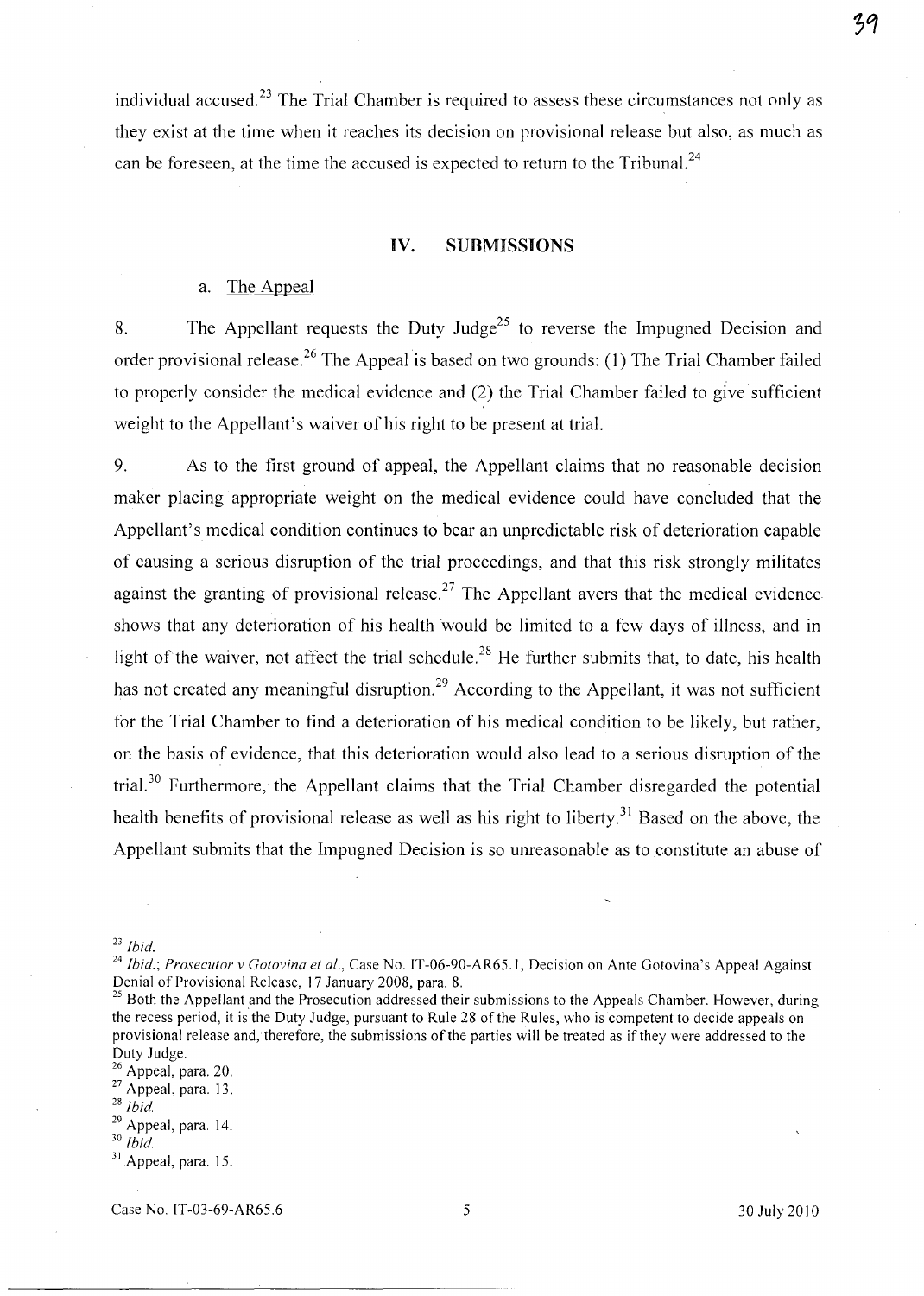discretion.<sup>32</sup> In addition, the Appellant argues the Trial Chamber abused its discretion in denying him provisional release while granting it to Simatovic, Co-Accused in the same case, absent a cogent objective basis justifying the different treatments.<sup>33</sup>

10. The Appellant's second ground of appeal is that the Trial Chamber failed to give sufficient weight to his waiver of the right to be present at trial.<sup>34</sup> In the Appellant's submission, the Trial Chamber's approach was based on the wrong and medically unsupported premise that "any deterioration [in the Appellant's health] was likely to be of such length and severity that it would remove the [Appellant's] ability to instruct counsel or (otherwise) call into question the voluntary nature of the waiver".35 The Appellant concludes that the Trial Chamber's effective dismissal of the waiver based on the premise that it might lead to lengthy delay and/or inability to instruct counsel was "inappropriate, speculative and ultimately led the Decision astray." 36

### b. The Response

11. Regarding the first ground of appeal, the Prosecution responds that it was not unreasonable for the Trial Chamber to find that the Appellant's medical condition continues to bear an unpredictable risk of deterioration and that the Trial Chamber properly weighed this risk in denying provisional release.<sup>37</sup> It submits that the Trial Chamber is best placed to evaluate the ongoing health condition of the appellant and determine whether provisional release is appropriate. 38 In support of this submission, the Prosecution points out that the Trial Chamber is privy to a large volume of medical and psychiatric documentation from different experts, and lists the effort made by the Trial Chamber since the beginning of the trial to monitor the Appellant's physical and psychological condition, including appointing experts and receiving monthly, weekly and daily medical reports.<sup>39</sup>

12. The Prosecution further responds that, since the re-commencement of trial on 9 June 2009 the Trial Chamber has denied all four requests for provisional release filed by the Appellant, and that in do doing so, it has considered "the risks of deterioration on the possible

Case No. 1T-03-69-AR65.6 6 30 July 2010

<sup>&</sup>lt;sup>32</sup> Appeal, para. 15.

<sup>&</sup>lt;sup>33</sup> Appeal, para. 16.

<sup>&</sup>lt;sup>34</sup> Appeal, paras. 17-18.

*<sup>35</sup> Ibid.* 

<sup>&</sup>lt;sup>36</sup> *Ibid.* 

<sup>37</sup> Response, para. 9.

<sup>38</sup> Response, paras 6, 10, 24.

<sup>&</sup>lt;sup>39</sup> Response, paras 11-21.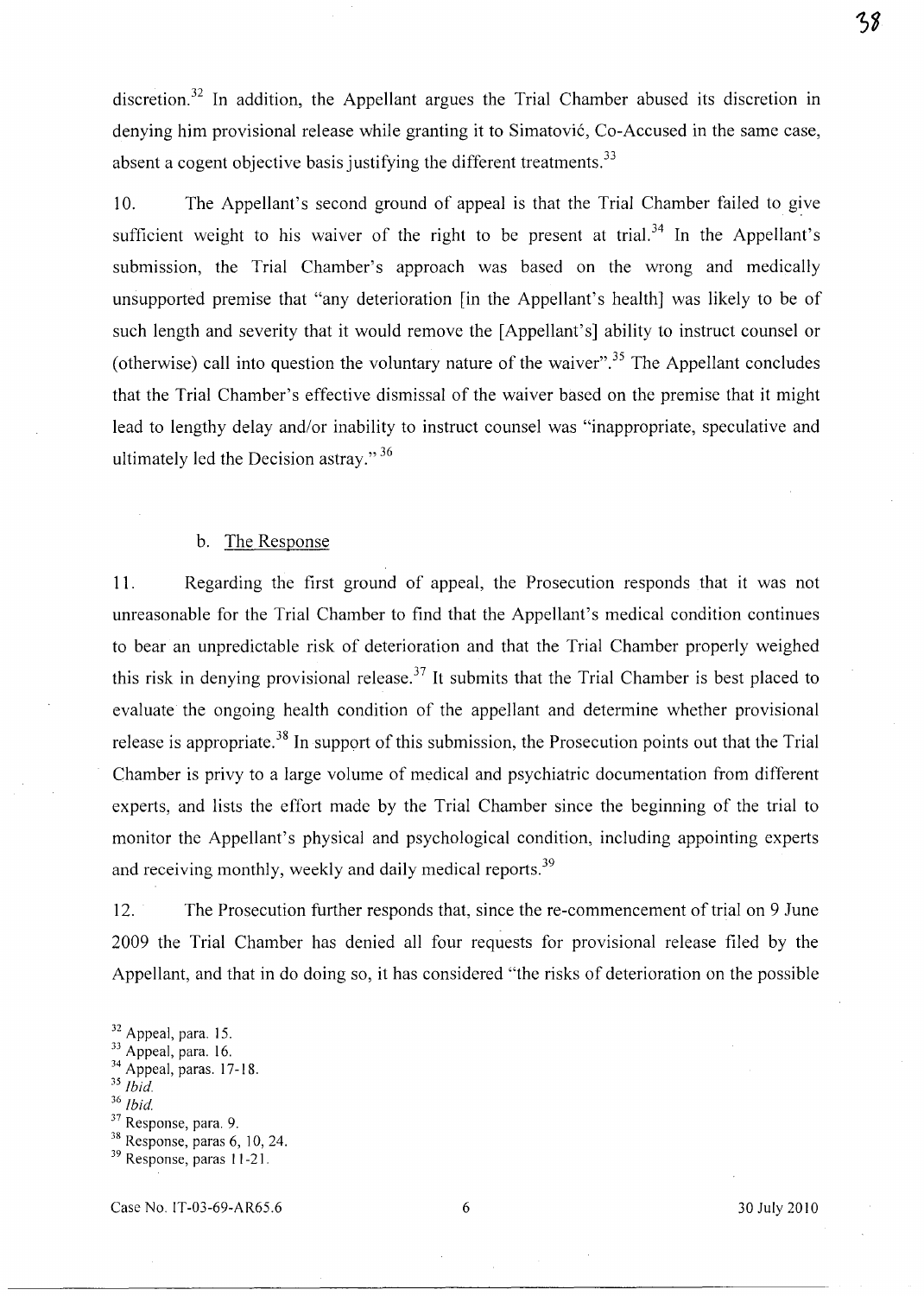disruption of trial proceedings and the continuity of the existing system of treatment and regular reporting by independent, court-appointed, non-treating doctors is of the essence to ensure a fair and expeditious conduct of the proceedings".<sup>40</sup> It further points out that the Appellant did not impugn the last decision denying him provisional release issued on 31 March  $2010$ <sup>41</sup> including the findings that the Appellant's medical condition constantly bears an unpredictable risk of deterioration despite ongoing improvements and that a deterioration occurring outside the UNDU could result in a serious disruption of the trial proceedings.<sup>42</sup> The Prosecution submits that, in denying provisional release, the Trial Chamber fully examined, and properly weighed, the totality of the circumstances, including the beneficial effects that provisional release could have on the mental state of the Appellant.<sup>43</sup>

13. The Prosecution further responds that the Trial Chamber did not abuse his discretion by denying provisional release to the Appellant while granting it to his Co-Accused, but it appropriately considered the different circumstances for .each Accused, which are highly distinguishable due to the logistics involved in maintaining the current reporting regime and medical treatment for the Appellant.<sup>44</sup>

14. In relation to the second ground of appeal, the Prosecution first observes that the mere fact that a waiver was offered indicates that the Appellant contemplated the possible deterioration in his medical condition.<sup>45</sup> It adds that, although the waiver extends for the entire period of possible absence of the Appellant, "it is premised on the submission that any illness would be for a matter of days", which it characterizes as illusory, "because it fails to distinguish between the occurrence of any deterioration in The Hague and the consequence of a sudden deterioration in Belgrade.<sup> $,46$ </sup> In the Prosecution's submission, the waiver does not resolve the objective risk of a significant delay in the proceedings if the Appellant is unable to return from Belgrade.<sup>47</sup> Lastly, the Prosecution submits that it was reasonable for the Trial Chamber to consider "the long term impact of whether the voluntary nature of the waiver

46 Response, paras. 35, 37.

<sup>40</sup> Response, para. 22.

<sup>&</sup>lt;sup>41</sup> Prosecutor v. Stanišić and Simatović, Case No. IT-03-69-T, Decision on Urgent Stanišić Defence Motion for Provisional Release, 31 March 20 10.

<sup>42</sup> Response, para. 23.

<sup>43</sup> Response, paras 25-30.

<sup>44</sup> Response, para. 3 I.

<sup>45</sup> Response, para. 33.

<sup>47</sup> Response, para. 35.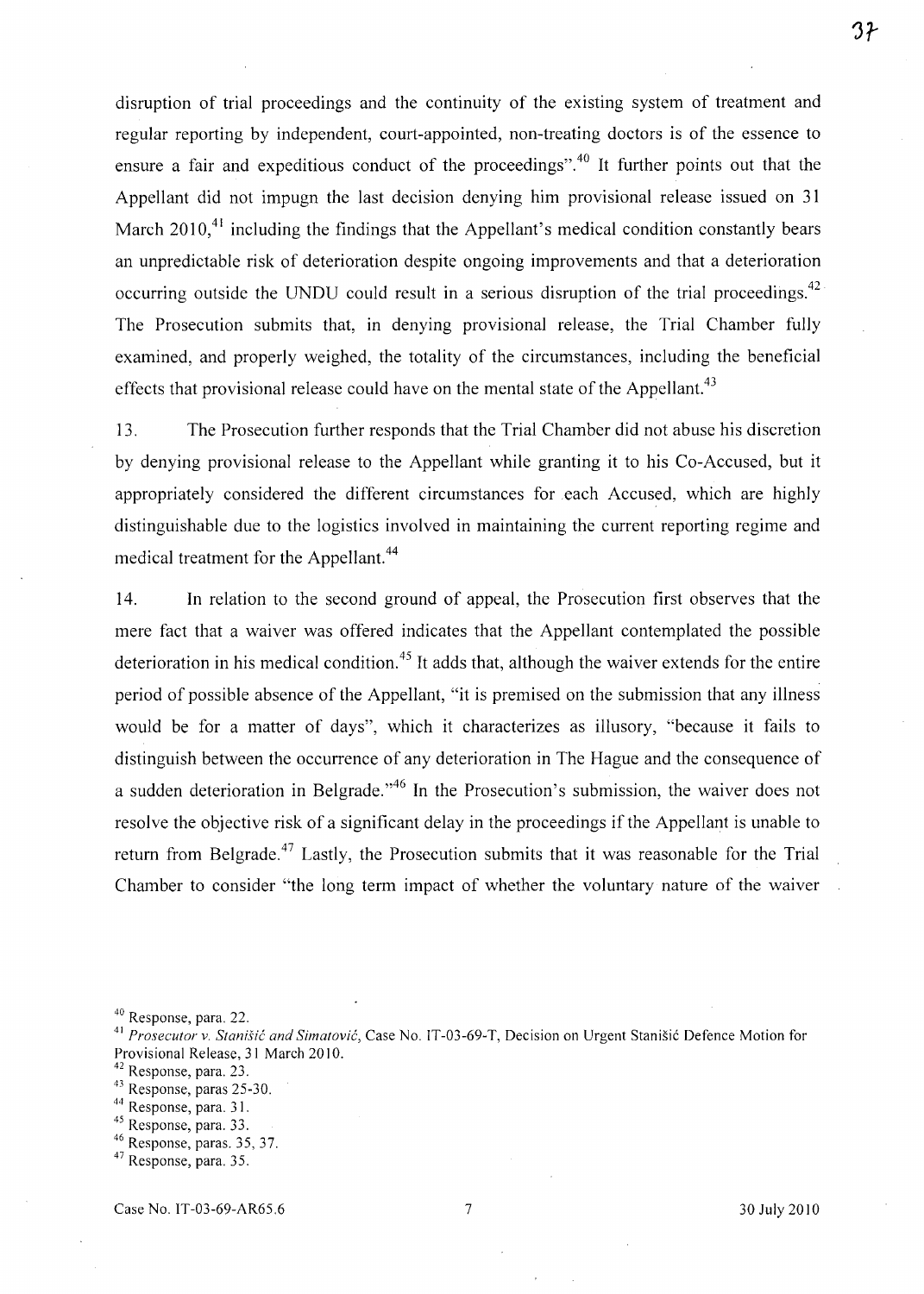could be called into question if the [Appellant] was limited in his ability to participate in the

ろ6

proceedings or communicate with counsel."<sup>48</sup>

15. Based on the reasons set forth in the Response, the Prosecution requests the Duty Judge to dismiss the Appeal and affirm the Impugned Decision.<sup>49</sup>

#### v. DISCUSSION

16. I first recall that, even if a Trial Chamber is satisfied that the Accused does not pose a flight risk or a danger to victims, witnesses or other persons, any decision to grant provisional release pursuant to Rule 65 (B) is a discretionary one. Accordingly, the first issue in this appeal is whether the Trial Chamber abused its discretion or committed a discernible error in finding that a deterioration of the Appellant's health while on provisional release in Belgrade might prevent him from returning to The Hague for an extended period of time, thus resulting in a serious disruption of the trial proceedings. The second question is whether the Trial Chamber, in denying provisional release, failed to give sufficient weight the Appellant's waiver of his right to be present during trial.

17. Decisions on provisional release are fact intensive, and the Trial Chamber is best placed to evaluate the Appellant's health and determine whether provisional release is appropriate.

18. In reaching the Impugned Decision, the Trial Chamber took into account several medical reports filed by the RMO since 31 March 2010, including a report filed on 2 July 2010 that was requested by the Appellant.<sup>50</sup> The Trial Chamber also considered a number of additional factors both in favour and against the granting of provisional release. In favour of provisional release, the Trial Chamber considered the improvements in the Appellant's health, the RMO's opinion that provisional release (including travelling to Belgrade) would not increase the risk of deterioration of the Appellant's health, and that in recent months the Appellant has made successful efforts to attend court proceedings.<sup>51</sup> On the other hand, the Trial Chamber considered that the Appellant has experienced two episodes of problems with kidney stones since 31 March 2010, which according to the RMO "will certainly recur at

<sup>48</sup> Response, para. 38.

<sup>49</sup> Response, para. 39.

*<sup>50</sup> Prosecutor* v. *Stanisi6 and Simatovi6,* Case No. IT -03-69-T, T. 5961-5962; *Prosecutor* v. *Stanisi6 and*  Simatović, Case No. IT-03-69-T, RMO Report Concerning the Health Condition of Mr Jovica Stanišić, 2 July 2010 ("2 July 2010 RMO Report"). .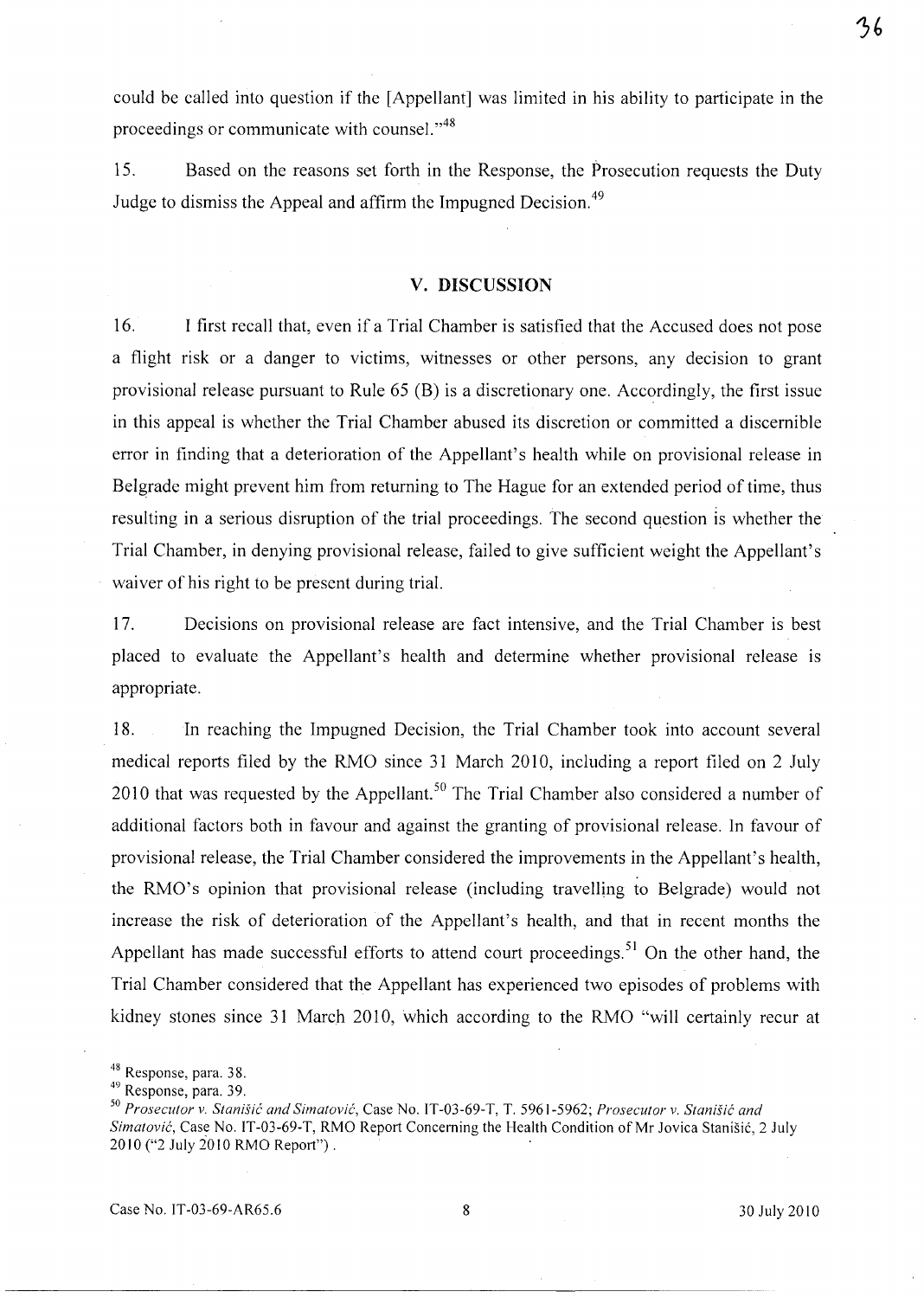unpredictable moments in the future as treatment is limited by his other ailments."<sup>52</sup> The Trial Chamber also considered that in the same period the Appellant suffered an allergic reaction to one of his medicines, which was subsequently discontinued, thus resulting in the slow increase of colitis symptoms. It further considered the fact that the Appellant was unable to attend court during' the week of 7 June 2010 and again on 5 July 2010. 53 Because the Trial Chamber took factors both for and against the granting of provisional release into consideration, I do not agree with the Appellant that the Trial Chamber failed to take the medical evidence into account, nor do I find that, in weighing such evidence, the Trial Chamber abused its discretion or committed a discernible error.

19. Regarding the second ground of appeal, I disagree with the Appellant that the Trial Chamber failed to give the Appellant's waiver sufficient weight. In his brief, the Appellant states that he waived his right to be present at trial based on the fact that "he *might* be absent for only a handful of days".<sup>54</sup> What the Appellant does not do is address the Trial Chamber's concern about the continuing validity of a waiver should the Appellant be unable to return form Belgrade for a longer period of time due to his health. Under these circumstances, especially considering that the Trial Chamber found that the Appellant's ability to participate in the proceedings and instruct counsel would be limited from Belgrade, it was not unreasonable to conclude that an *a priori* waiver was insufficient to resolve problems which could stem from the Appellant's potentially prolonged absence from The Hague.

20. Lastly, the Appellant has failed to show that the Trial Chamber abused its discretion in denying him provisional release while granting it to his Co-Accused. The Appellant's medical condition, in fact, constitutes a reasonable basis for the different treatments.

51 *Ibid.* 

 $52$  2 July 2010 RMO Report, para. 5.

35

*<sup>53</sup> Ibid.* 

<sup>54</sup> Appeal, para. 18.